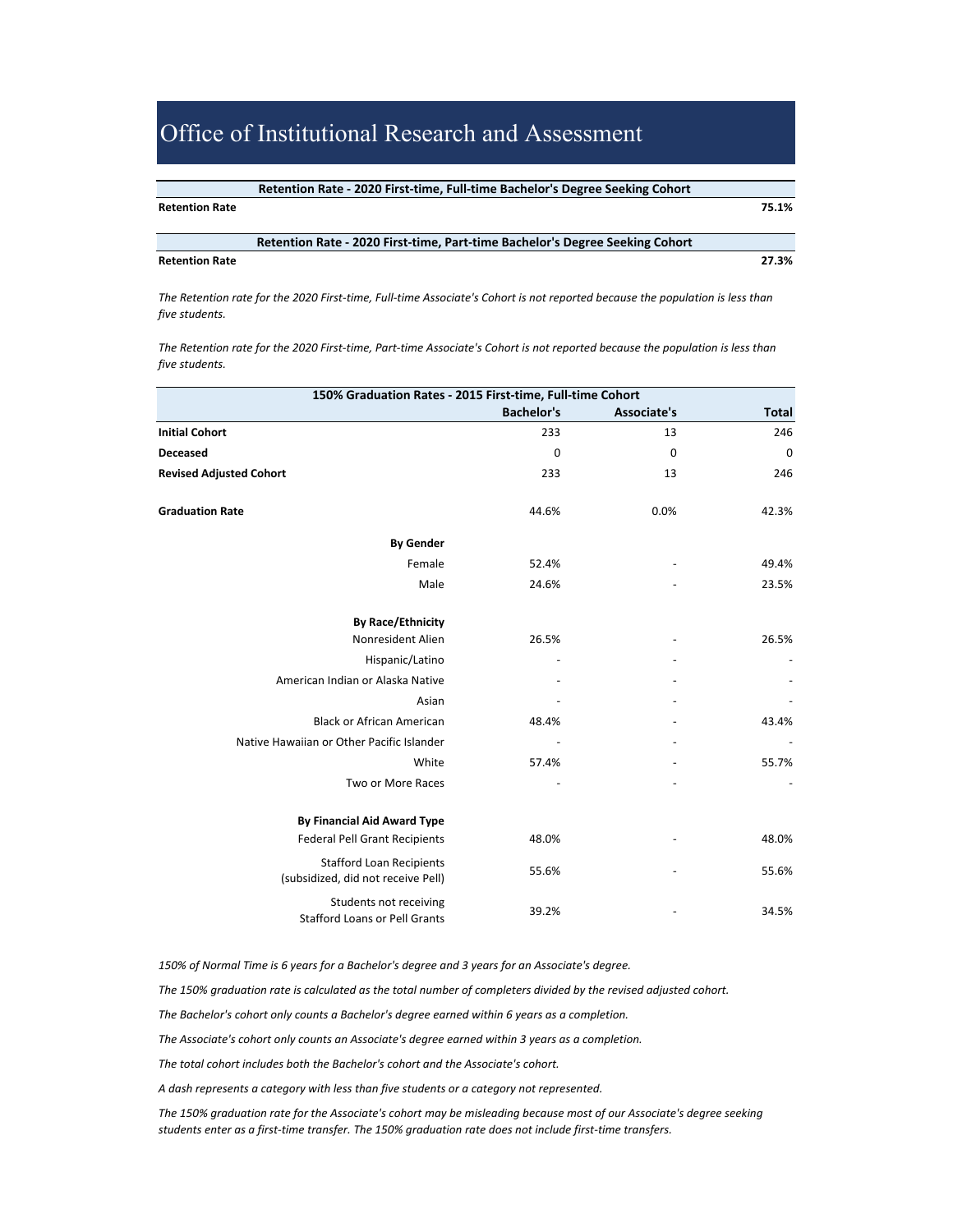| <b>Graduation Rates - First-time, Full-time Freshman</b> |                              |                              |                              |  |  |
|----------------------------------------------------------|------------------------------|------------------------------|------------------------------|--|--|
| <b>Bachelor's and Associate's Degree Seeking Cohort</b>  |                              |                              |                              |  |  |
| <b>Cohort</b>                                            | <b>Graduated within 100%</b> | <b>Graduated within 150%</b> | <b>Graduated within 200%</b> |  |  |
|                                                          | of Normal Completion Time    | of Normal Completion Time    | of Normal Completion Time    |  |  |
| <b>Fall 2012</b>                                         | 25.4%                        | 47.6%                        | 49.5%                        |  |  |
| <b>Fall 2013</b>                                         | 24.2%                        | 39.6%                        | 43.4%                        |  |  |
| <b>Fall 2014</b>                                         | 35.0%                        | 45.8%                        | ٠                            |  |  |
| <b>Fall 2015</b>                                         | 30.5%                        | 44.7%                        | $\blacksquare$               |  |  |
|                                                          |                              |                              |                              |  |  |

**Average 150% Graduation Rate for the 2012 ‐ 2015 First‐time, Full‐time Freshman Cohorts 44.6%**

*100% of Normal Time is 4 years for a Bachelor's degree and 2 years for an Associate's degree. 150% of Normal Time is 6 years for a Bachelor's degree and 3 years for an Associate's degree. 200% of Normal Time is 8 years for a Bachelor's degree and 4 years for an Associate's degree.* 

| <b>Graduation Rates - First-time, Full-time Freshman</b> |                         |                                         |                         |                          |  |
|----------------------------------------------------------|-------------------------|-----------------------------------------|-------------------------|--------------------------|--|
|                                                          |                         | <b>Bachelor's Degree Seeking Cohort</b> |                         |                          |  |
|                                                          |                         |                                         |                         |                          |  |
| <b>Cohort</b>                                            | <b>Graduated Within</b> | <b>Graduated Within</b>                 | <b>Graduated Within</b> | <b>Graduated Within</b>  |  |
|                                                          | 4 Years                 | 5 Years                                 | 6 Years                 | 8 Years                  |  |
| <b>Fall 2012</b>                                         | 25.8%                   | 41.8%                                   | 46.7%                   | 49.2%                    |  |
| <b>Fall 2013</b>                                         | 24.4%                   | 36.7%                                   | 40.0%                   | 43.9%                    |  |
| <b>Fall 2014</b>                                         | 35.6%                   | 42.8%                                   | 46.8%                   | $\overline{\phantom{a}}$ |  |
| <b>Fall 2015</b>                                         | 31.3%                   | 40.8%                                   | 44.6%                   | $\,$                     |  |
|                                                          |                         |                                         |                         |                          |  |

*The Bachelor's cohort only counts a Bachelor's degree earned as a completion.*

| <b>Graduation Rates - First-time, Full-time Freshman</b> |                         |                         |                         |  |
|----------------------------------------------------------|-------------------------|-------------------------|-------------------------|--|
| <b>Associate's Degree Seeking Cohort</b>                 |                         |                         |                         |  |
|                                                          |                         |                         |                         |  |
|                                                          | <b>Graduated Within</b> | <b>Graduated Within</b> | <b>Graduated Within</b> |  |
| <b>Cohort</b>                                            | 2 Years                 | 3 Years                 | 4 Years                 |  |
| <b>Fall 2012</b>                                         | 0.0%                    | 14.3%                   | 14.3%                   |  |
| <b>Fall 2013</b>                                         | $0.0\%$                 | $0.0\%$                 | $0.0\%$                 |  |
| <b>Fall 2014</b>                                         | $0.0\%$                 | 5.6%                    | 11.1%                   |  |
| <b>Fall 2015</b>                                         | $0.0\%$                 | $0.0\%$                 | 7.7%                    |  |

*The Associate's cohort only counts an Associate's degree earned as a completion.*

*The graduation rates for the Associate's cohorts may be misleading because most of our Associate's degree seeking students enter as first‐time transfers.* 

*MUW Athletic Programs Were Discontinued in the Fall of 2002.*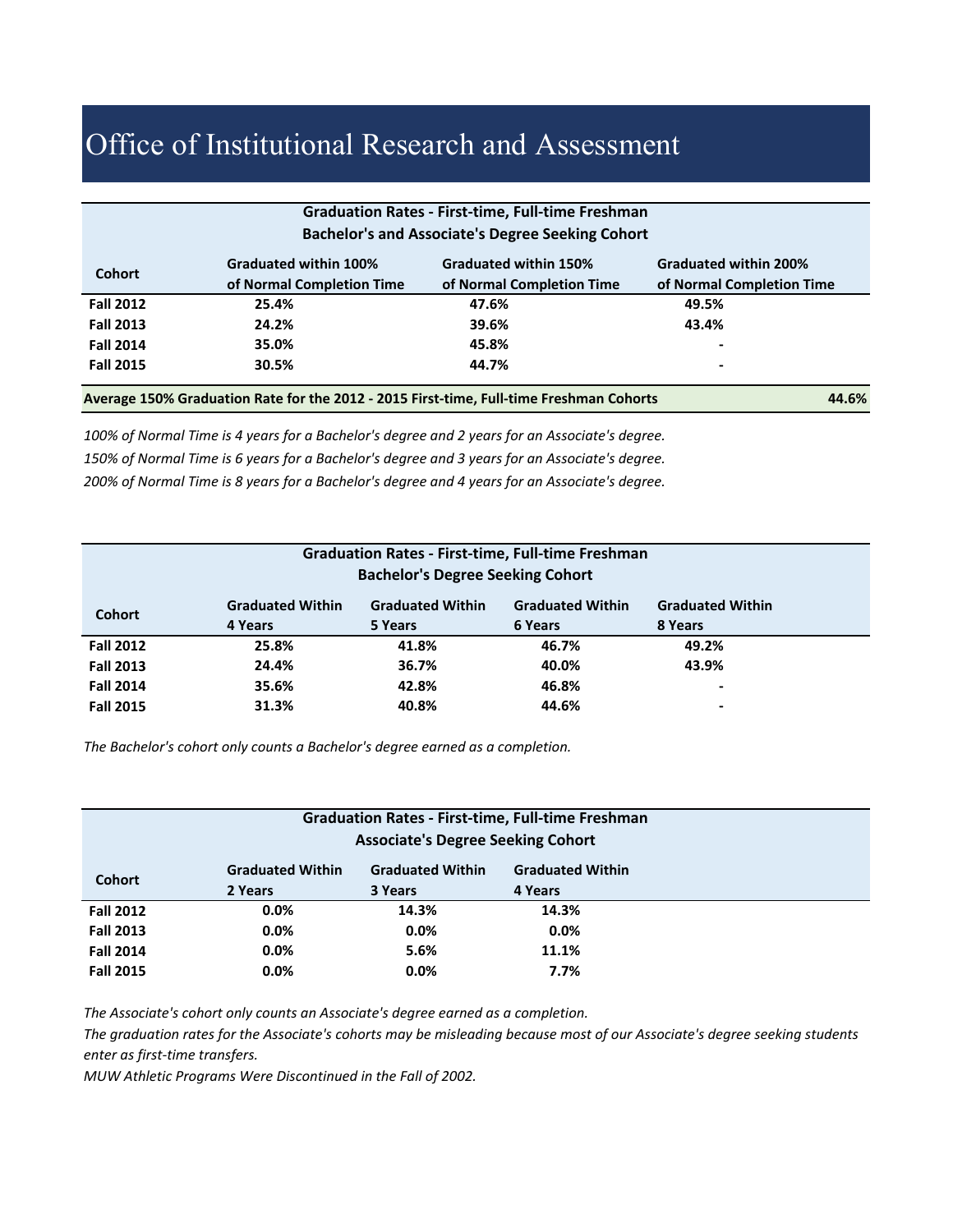| <b>Fall-to-Fall Retention</b> |                     |                 |     |                     |     |          |
|-------------------------------|---------------------|-----------------|-----|---------------------|-----|----------|
| <b>Cohort</b>                 | <b>Total Cohort</b> | <b>Deceased</b> |     | <b>Not Retained</b> |     | Retained |
| <b>Fall 2012</b>              | 182                 | 0               | 38  | 20.9%               | 144 | 79.1%    |
| <b>Fall 2013</b>              | 180                 | 0               | 55  | 30.6%               | 125 | 69.4%    |
| Fall 2014                     | 224                 | $\overline{2}$  | 56  | 25.2%               | 166 | 74.8%    |
| <b>Fall 2015</b>              | 233                 | 0               | 95  | 40.8%               | 138 | 59.2%    |
| Fall 2016                     | 278                 | 0               | 113 | 40.6%               | 165 | 59.4%    |
| <b>Fall 2017</b>              | 217                 | 0               | 81  | 37.3%               | 136 | 62.7%    |
| <b>Fall 2018</b>              | 186                 | 0               | 46  | 24.7%               | 140 | 75.3%    |
| <b>Fall 2019</b>              | 170                 | 0               | 36  | 21.2%               | 134 | 78.8%    |
| <b>Fall 2020</b>              | 177                 | 0               | 44  | 24.9%               | 133 | 75.1%    |
|                               |                     |                 |     |                     |     |          |

#### **Six Year Graduation**

| Year      | <b>Total Cohort</b> | <b>Deceased</b> |     | Graduated |
|-----------|---------------------|-----------------|-----|-----------|
| Fall 2010 | 192                 | 0               | 91  | 47.4%     |
| Fall 2011 | 175                 | 1               | 77  | 44.3%     |
| Fall 2012 | 182                 | 0               | 85  | 46.7%     |
| Fall 2013 | 180                 | 0               | 72  | 40.0%     |
| Fall 2014 | 224                 | 2               | 104 | 46.8%     |
| Fall 2015 | 233                 | 0               | 104 | 44.6%     |